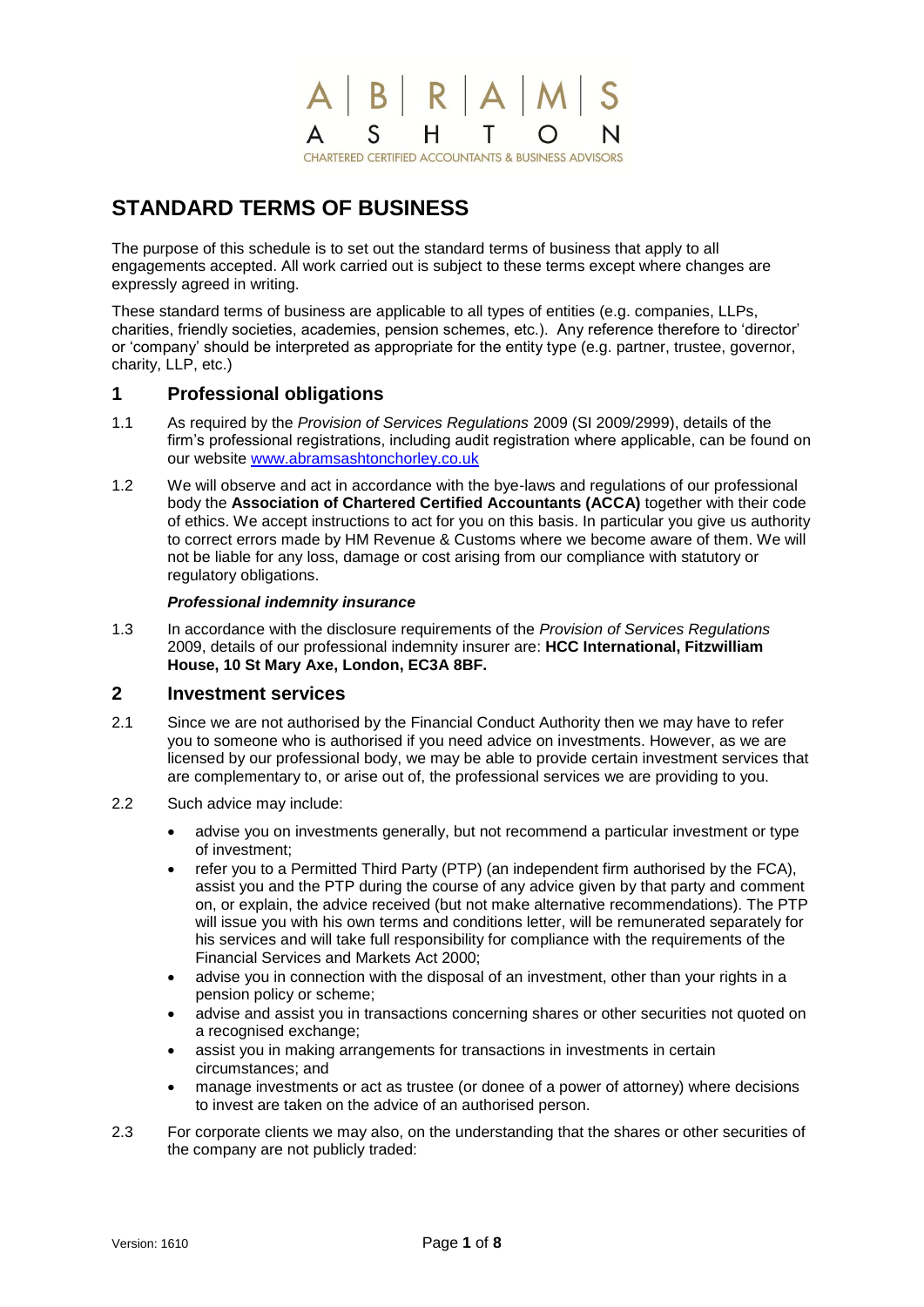- advise the company, existing or prospective shareholders in relation to exercising rights, taking benefits or share options, valuations and methods of such valuations;
- arrange any agreements in connection with the issue, sale or transfer of the company's shares or other securities;
- arrange for the issue of new shares; and
- act as the addressee to receive confirmation of acceptance of offer documents etc.
- 2.4 In the unlikely event that we cannot meet our liabilities to you, you may be able to claim compensation under the **Association of Chartered Certified Accountants'** Compensation Scheme in respect of exempt regulated activities undertaken.
- 2.5 Where the firm is providing insurance mediation services (including fee protection), we are not authorised by the Financial Conduct Authority. However, we are included on the Register maintained by the Financial Conduct Authority so that we can carry on insurance mediation activity, which is broadly the advising on, selling, and administration of insurance contracts. This part of our business, including arrangements for complaints or redress if something goes wrong, is regulated by our professional body **(ACCA)**. The register can be accessed via the Financial Conduct Authority website at http://www.fca.org.uk/register .

#### *Financial Promotions*

2.6 To enable us to provide you with a proper service, there may be occasions when we will need to contact you without your express permission concerning investment business matters. For example, it may be in your interests to sell a particular investment and we would wish to inform you of this. We may therefore contact you in such circumstances, but would only do so in our normal office hours. We shall of course comply with any restrictions you may wish to impose which you notify to us in writing.

#### **3 Commissions or other benefits**

3.1 In some circumstances, commissions or other benefits may become payable to us or to one of our associates in respect of transactions we or such associates arrange for you, in which case you will be notified in writing of the amount and terms of payment. See **Key Facts** for whether the fees that would otherwise be payable by you will or will not be abated by such amounts. If we reduce the fees that we would otherwise charge by the amount of commission retained, we will apply the HMRC concession which allows VAT to be calculated on the net fee after deduction of the commission. You consent to such commission or other benefits being retained by us or, as the case may be, by our associates, without our, or their, being liable to account to you for any such amounts.

#### **4 Client monies**

- 4.1 We may, from time to time, hold money on your behalf. Such money will be held in trust in a client bank account, which is segregated from the firm's funds. The account will be operated, and all funds dealt with, in accordance with the Clients' Money Regulations of our professional body (see **Key Facts**).
- 4.2 In order to avoid an excessive amount of administration, interest will only be paid to you where the amount of interest that would be earned on the balances held on your behalf in any calendar year exceeds £25. Any such interest would be calculated using the prevailing rate applied by the bank **The Bank of England** for small deposits subject to the minimum period of notice for withdrawals. Subject to any tax legislation, interest will be paid gross.
- 4.3 If the total sum of money held on your behalf is enough to give rise to a significant amount of interest or is likely to do so, then the money will be placed in a separate interest-bearing client bank account designated to you. All interest earned on such money will be paid to you. Subject to any tax legislation, interest will be paid gross.
- 4.4 We will return monies held on your behalf promptly as soon as there is no longer any reason to retain those funds. In the unlikely event of us holding any unclaimed monies we reserve the right to pay such monies to a registered charity in line with the guidelines set out in the Clients' Money Regulations referred to above. We will not do this unless we have been unable to contact you for at least five years and we have taken reasonable steps to trace you and return the monies.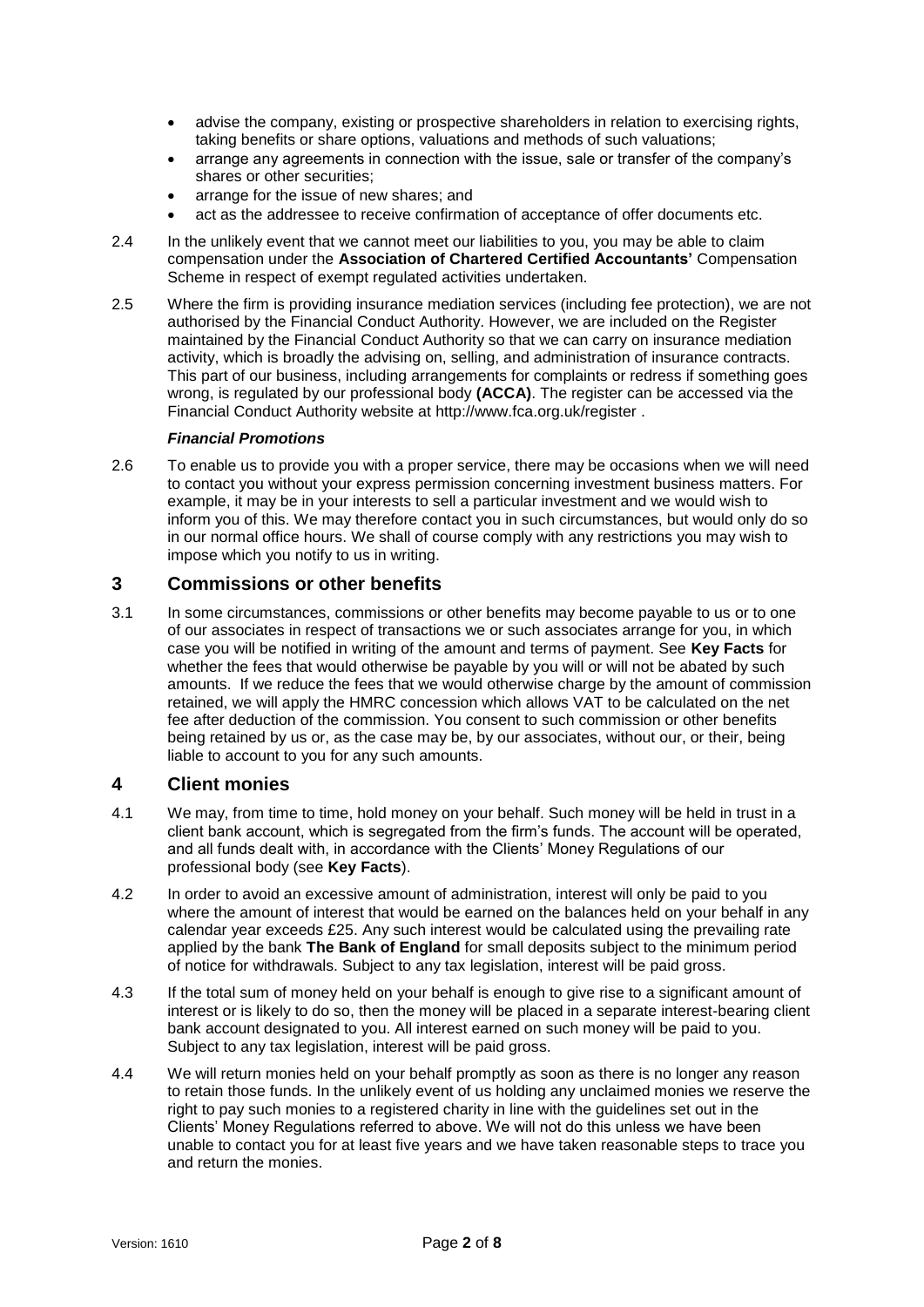4.5 If the firm is wholly owned and/or controlled by a single member, we are required under the client money regulations to appoint an alternate to administer the client bank account in the event of the death or incapacity of the principal. The alternate appointed by this firm is stated in **Key Facts**.

### **5 Fees**

- 5.1 Our fees are computed on the basis of time spent on your affairs by the principals and our staff, including sub-contractors or consultants where necessary, and on the levels of skill and responsibility involved. Disbursements represent travel, accommodation and other expenses incurred in dealing with your affairs.
- 5.2 If it is necessary to carry out work outside the responsibilities agreed with you for each service, we will advise you in advance. Any additional work will involve additional fees. Accordingly we would like to point out that it is in your interests to ensure that your records etc. are completed to the agreed stage.
- 5.3 Invoices are payable in full (including disbursements) in accordance with the terms set out on the invoice. If you do not accept that an invoiced fee is fair and reasonable you must notify us within 21 days of receipt, failing which you will be deemed to have accepted that payment is due.
- 5.4 It is our normal practice to request that clients make arrangements to pay a proportion of their fee on a monthly standing order. These standing orders will be applied to fees arising from work agreed in this letter of engagement for the current and ensuing years. Once we have been able to assess the amount of work and time involved we would be grateful if you would agree to pay an amount to us on a regular basis.
- 5.5 We reserve the right to charge interest on overdue accounts at the current rate under the *Late Payment of Commercial Debts (Interest) Act* 1998. We also reserve the right to terminate our engagement and cease acting if payment of any fees billed is unduly delayed. See **Key Facts** as to whether we accept settlement of fees by certain credit cards.
- 5.6 If a client company, trust or other entity is unable or unwilling to settle our fees, we reserve the right to seek payment from the individual (or parent company) giving us instructions on behalf of the client, and we shall be entitled to enforce any sums due against the group company or individual nominated to act for you.
- 5.7 Insofar as we are permitted to so by law or by professional guidelines, we reserve the right to exercise a lien over all funds, documents and records in our possession relating to all engagements for you until all outstanding fees and disbursements are paid in full.
- 5.8 In the event that we cease to act in relation to your company's affairs you agree to meet all reasonable costs of providing information to the company's new advisers. In particular you agree to meet these costs where we are required by law to provide information to a successor firm.

#### **6 Retention of and access to records**

- 6.1 During the course of our work we will collect information from you and others acting on your behalf and will return any original documents to you following the preparation /audit of your financial statements/returns. You should retain these records for 6 years from the 31 January following the end of the tax year to which they relate. You should retain them for longer if HMRC enquire into your tax return.
- 6.2 Whilst certain documents may legally belong to you, unless you tell us not to, we intend to destroy correspondence and other papers that we store which are more than seven years old, other than documents which we consider to be of continuing significance. If you require retention of any document you must notify us of that fact in writing.

# **7 Conflicts of interest and independence**

7.1 We reserve the right during our engagement with you to deliver services to other clients whose interests might compete with yours or are or may be adverse to yours, subject to 8 below. We confirm that we will notify you immediately should we become aware of any conflict of interest involving us and affecting you unless we are unable to do so because of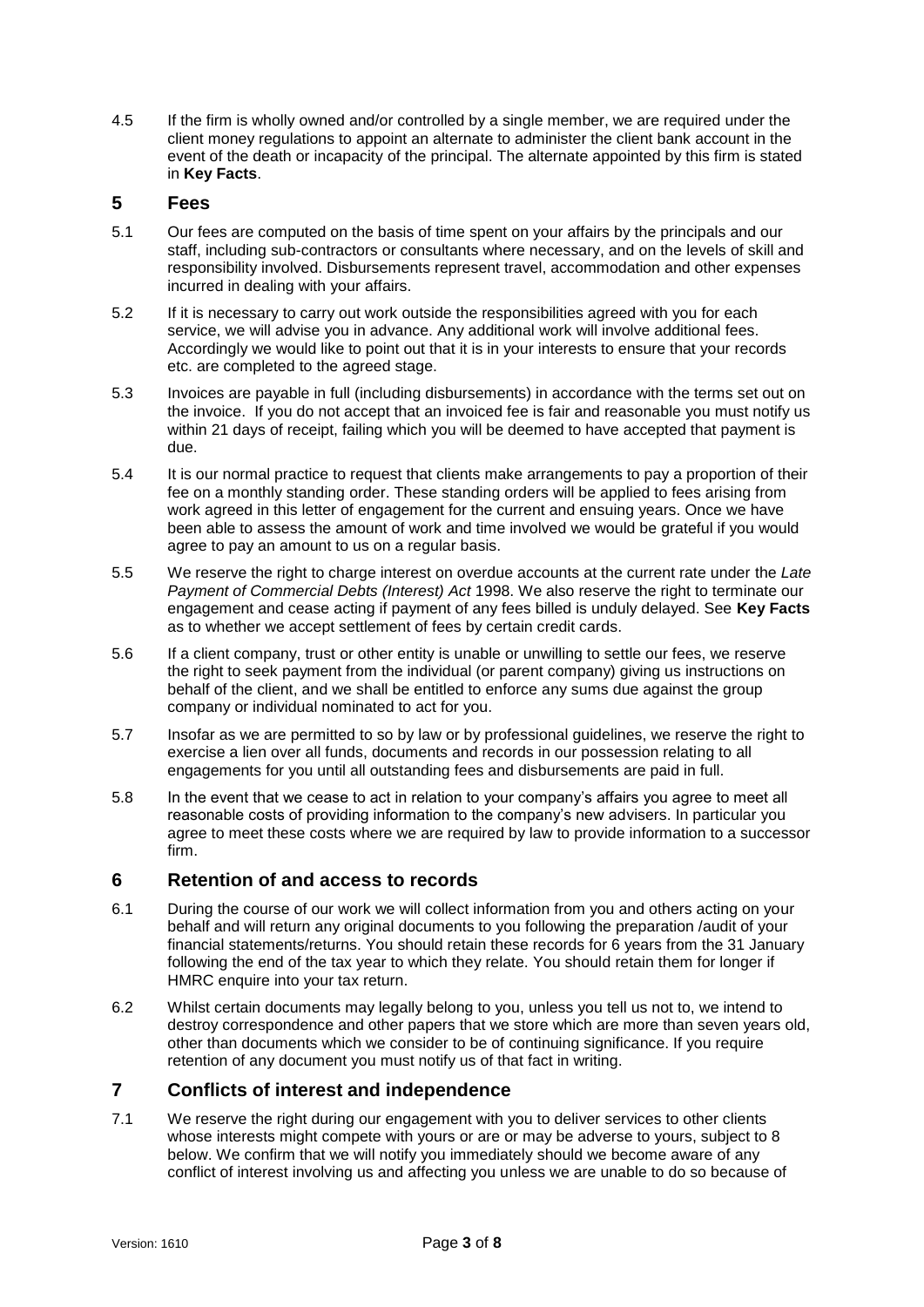our confidentiality obligations. We have safeguards that can be implemented to protect the interests of different clients if a conflict arises. Where conflicts are identified which cannot be managed in a way that protects your interests then we regret that we will be unable to provide further services.

7.2 During and after our engagement, you agree that we reserve the right to act for other clients whose interests are or may compete with or be adverse to yours, subject, of course, to our obligations of confidentiality and the safeguards set out in the paragraph on confidentiality below.

# **8 Confidentiality**

- 8.1 We confirm that where you give us confidential information, we shall at all times keep it confidential, except as required by law or as provided for in regulatory, ethical or other professional statements relevant to our engagement.
- 8.2 You agree that, if we act for other clients who are or who become your competitors, to comply with our duty of confidentiality it will be sufficient for us to take such steps as we think appropriate to preserve the confidentiality of information given to us by you, both during and after this engagement. These may include taking the same or similar steps as we take in respect of the confidentiality of our own information.
- 8.3 In addition, if we act for other clients whose interests are or may be adverse to yours, we will manage the conflict by implementing additional safeguards to preserve confidentiality. Safeguards may include measures such as separate teams, physical separation of teams, and separate arrangements for storage of, and access to, information.
- 8.4 You agree that the effective implementation of such steps or safeguards as described above will provide adequate measures to avoid any real risk of confidentiality being impaired.
- 8.5 We may, on occasions, subcontract work on your affairs to other tax or accounting professionals. The subcontractors will be bound by our client confidentiality terms.
- 8.6 If we use external or cloud based systems, we will ensure confidentiality of your information is maintained.
- 8.7 We reserve the right, for the purpose of promotional activity, training or other business purposes, to mention that you are a client. As stated above, we will not disclose any confidential information.

# **9 Quality control**

9.1 As part of our ongoing commitment to providing a quality service, our files are periodically subject to an independent regulatory or quality review. Our reviewers are highly experienced and professional people and are, of course, bound by the same requirements of confidentiality as our principals and staff.

#### *Dealing with HM Revenue & Customs*

- 9.2 When dealing with HMRC on your behalf we are required to be honest and to take reasonable care to ensure that your returns are correct. To enable us to do this, you are required to be honest with us and to provide us with all necessary information in a timely manner. For more information about 'Your Charter' for your dealings with HMRC, see www.hmrc.gov.uk/charter/index.htm . To the best of our abilities, we will ensure that HMRC meet their side of the Charter in their dealings with you.
- 9.3 We will take account of the steps and checks suggested by HMRC in their 'Agent Toolkits'. While use of the Toolkits is voluntary, we will ensure that our quality control procedures match or enhance the suggestions in the Toolkits so that, in the unlikely event that HMRC consider any of your tax returns with which we assist to be inaccurate, we will be able to help you demonstrate to HMRC that reasonable care has been taken in the preparation of the return, thereby significantly reducing the possibility of an inaccuracy penalty being imposed. To further reduce the possibility of an inaccuracy penalty, you will remain responsible for maintaining good quality supporting records for each return, for providing us with all relevant information and explanations and for acting on any advice that we give you.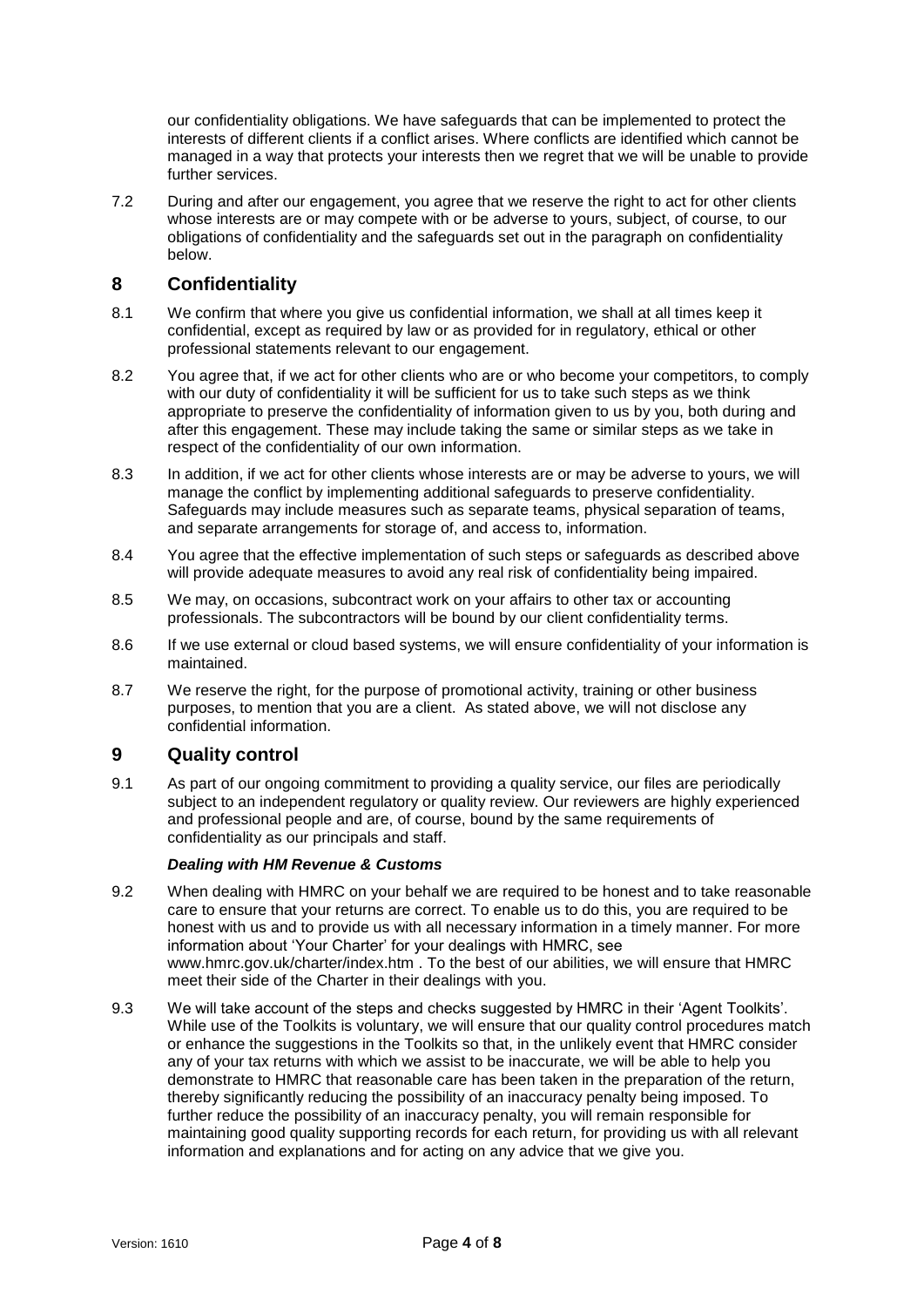# **10 Help us to give you the right service**

- 10.1 We are committed to providing you with a high quality service that is both efficient and effective. If at any time you would like to discuss with us how our service to you could be improved, or if you are dissatisfied with the service you are receiving, please let us know, by contacting the principal contact named in **Key Facts**.
- 10.2 We undertake to look into any complaint carefully and promptly and do all we can to explain the position to you. If we do not answer your complaint to your satisfaction you may of course take up the matter with our professional body (see **Key Facts**).
- 10.3 In order for us to provide you with a high quality service on an ongoing basis it is essential that you provide us with relevant records and information when requested, reply to correspondence in a timely manner and otherwise follow the terms of the agreement between us set out in this Standard Terms of Business and associated Engagement schedules. We therefore reserve the right to cancel the engagement between us with immediate effect in the event of:
	- your insolvency, bankruptcy or other arrangement being reached with creditors;
	- failure to pay our fees by the due dates;
	- either party being in breach of their obligations where this is not corrected within 30 days of being asked to do so.

#### **11 Applicable law**

- 11.1 This engagement letter is governed by, and construed in accordance with the law as stated in **Key Facts**. The Courts will have exclusive jurisdiction in relation to any claim, dispute or difference concerning this engagement letter and any matter arising from it. Each party irrevocably waives any right it may have to object to any action being brought in those courts, to claim that the action has been brought in an inappropriate forum, or to claim that those courts do not have jurisdiction.
- 11.2 If any provision in this Standard Terms of Business or any associated engagement schedules, or its application, are found to be invalid, illegal or otherwise unenforceable in any respect, the validity, legality or enforceability of any other provisions shall not in any way be affected or impaired.

# **12 Changes in the law, in practice or in public policy**

- 12.1 We will not accept responsibility if you act on advice previously given by us without first confirming with us that the advice is still valid in light of any change in the law, public policy or your circumstances.
- 12.2 We will accept no liability for losses arising from changes in the law or the interpretation thereof, practice, or public policy that are first published after the date on which the advice is given.

#### **13 Internet communication**

- 13.1 Unless you instruct us otherwise we may, where appropriate, communicate with you and with third parties via email or by other electronic means. However, internet communications are capable of data corruption and therefore we do not accept any responsibility for changes made to such communications after their despatch. It may therefore be inappropriate to rely on advice contained in an e-mail without obtaining written confirmation of it. We do not accept responsibility for any errors or problems that may arise through the use of internet communication and all risks connected with sending commercially sensitive information relating to your business are borne by you. If you do not agree to accept this risk, you should notify us in writing that e-mail is not an acceptable means of communication.
- 13.2 It is the responsibility of the recipient to carry out a virus check on any attachments received.

# **14 Data Protection**

14.1 To enable us to discharge the services agreed under our engagement, and for other related purposes including updating and enhancing client records, analysis for management purposes and statutory returns, crime prevention and legal and regulatory compliance, we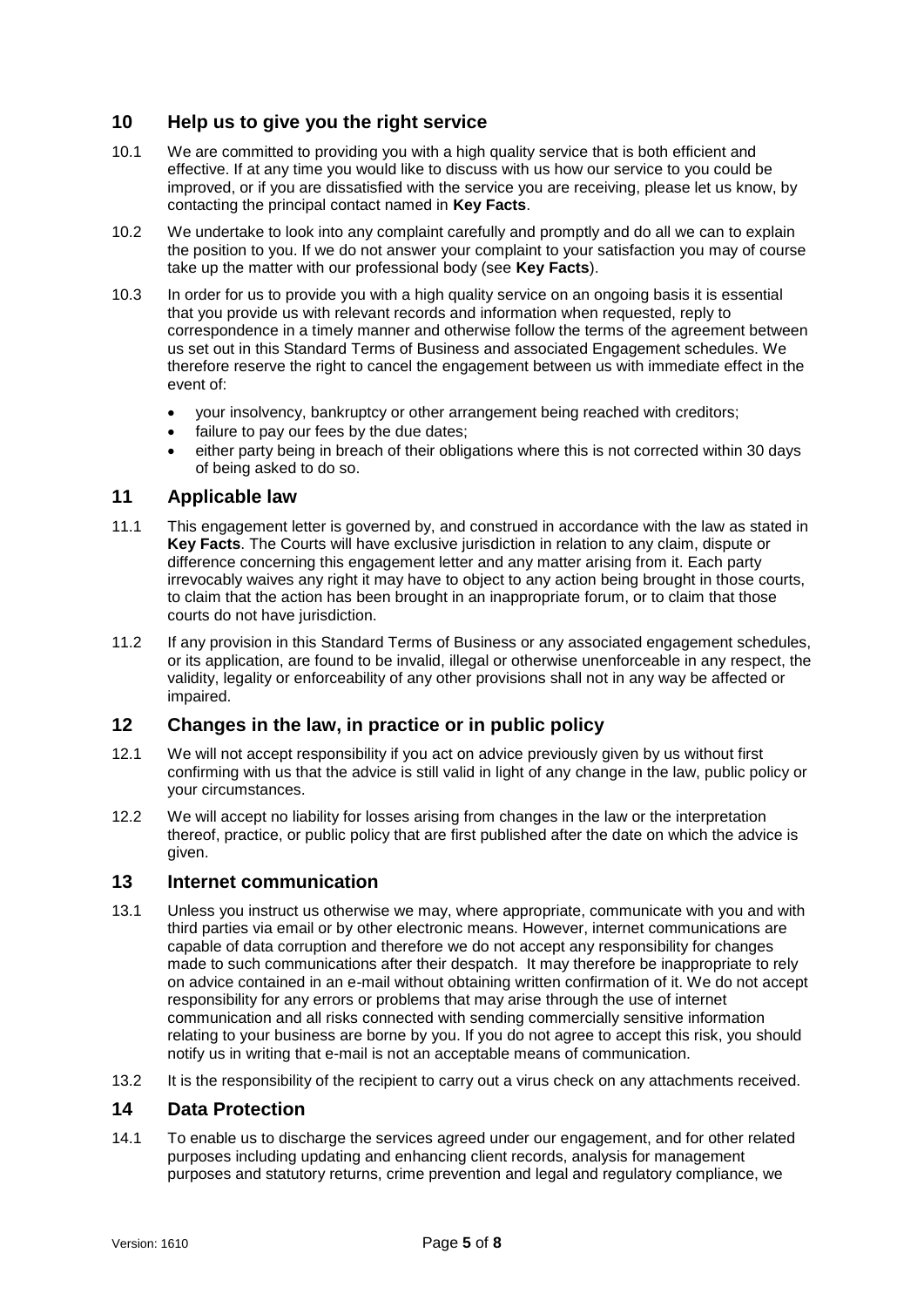may obtain, use, process and disclose personal data about you / your business / company / partnership / its officers and employees. We confirm when processing data on your behalf that we will comply with the relevant provisions of the *Data Protection Act* 1998. You will also ensure that any disclosure of personal data to us complies with the *Data Protection Act* 1988.

- 14.2 Sections 11 and 12 of the *Data Protection Act* 1998 place express obligations on you as a data controller where we as a data processor undertake the processing of personal data on your behalf. An example would be where we operate a payroll service for you. We therefore confirm that we will at all times comply with the requirements of the *Data Protection Act* 1998 when processing data on your behalf. In particular we confirm that we have adequate security measures in place and that we will comply with any obligations equivalent to those placed on you as a data controller.
- 14.3 We will notify you within 10 working days if an individual asks for copies of their personal data, makes a complaint about the processing of personal data or serves a notice from a relevant Data Protection Authority. You and we will consult and cooperate with each other when responding to any such request, complaint or notice.
- 14.4 We will answer your reasonable enquiries to enable you to monitor compliance with this clause.

# **15 Limitation of third party rights**

- 15.1 Persons who are not party to this agreement shall have no rights under the *Contracts (Rights of Third Parties) Act* 1999 to enforce any term of this agreement. This clause does not affect any right or remedy of any person which exists or is available otherwise than pursuant to that Act.
- 15.2 The advice we give you is for your sole use and is confidential to you and will not constitute advice for any third party to whom you may communicate it, unless we have expressly agreed in writing that a specified third party may rely on our work. We will accept no responsibility to third parties, including any group company to whom the engagement letter is not addressed, for any aspect of our professional services or work that is made available to them.

#### **16 Client identification**

- 16.1 In common with other professional services firms, we are required to:
	- Maintain identification procedures for clients and beneficial owners of clients;
	- Maintain records of identification evidence and the work undertaken for the client; and
	- Report in accordance with the relevant legislation and regulations.
- 16.2 If we are not able to obtain satisfactory evidence of your identity and where applicable that of the beneficial owners, we will not be able to proceed with the engagement.

# **17 Foreign Account Tax Compliance Act (FATCA) and Common Reporting Standards**

- 17.1 Unless agreed specifically in a separate engagement letter, we are not responsible for your compliance with the *International Tax Compliance (United States of America) Regulations* 2013, produced as a result of FATCA. In particular, we are not responsible for the categorisation of any UK entity into either a Financial Institution (FI) or an active or passive Non-Financial Foreign Entity (NFFE) nor, if a Financial Institution, for its registration with the US Internal Revenue Service (IRS) and subsequent submission of the required annual returns to HM Revenue & Customs.
- 17.2 However, if requested to do so we can provide advice on the completion of the forms supplied by Financial Institutions under these Regulations, or under Common Reporting Standards, and used by them to determine the status of an entity. We can also provide advice on setting up the appropriate systems to identify and report on your clients or beneficiaries who are foreign citizens affected by FATCA or Common Reporting Standards.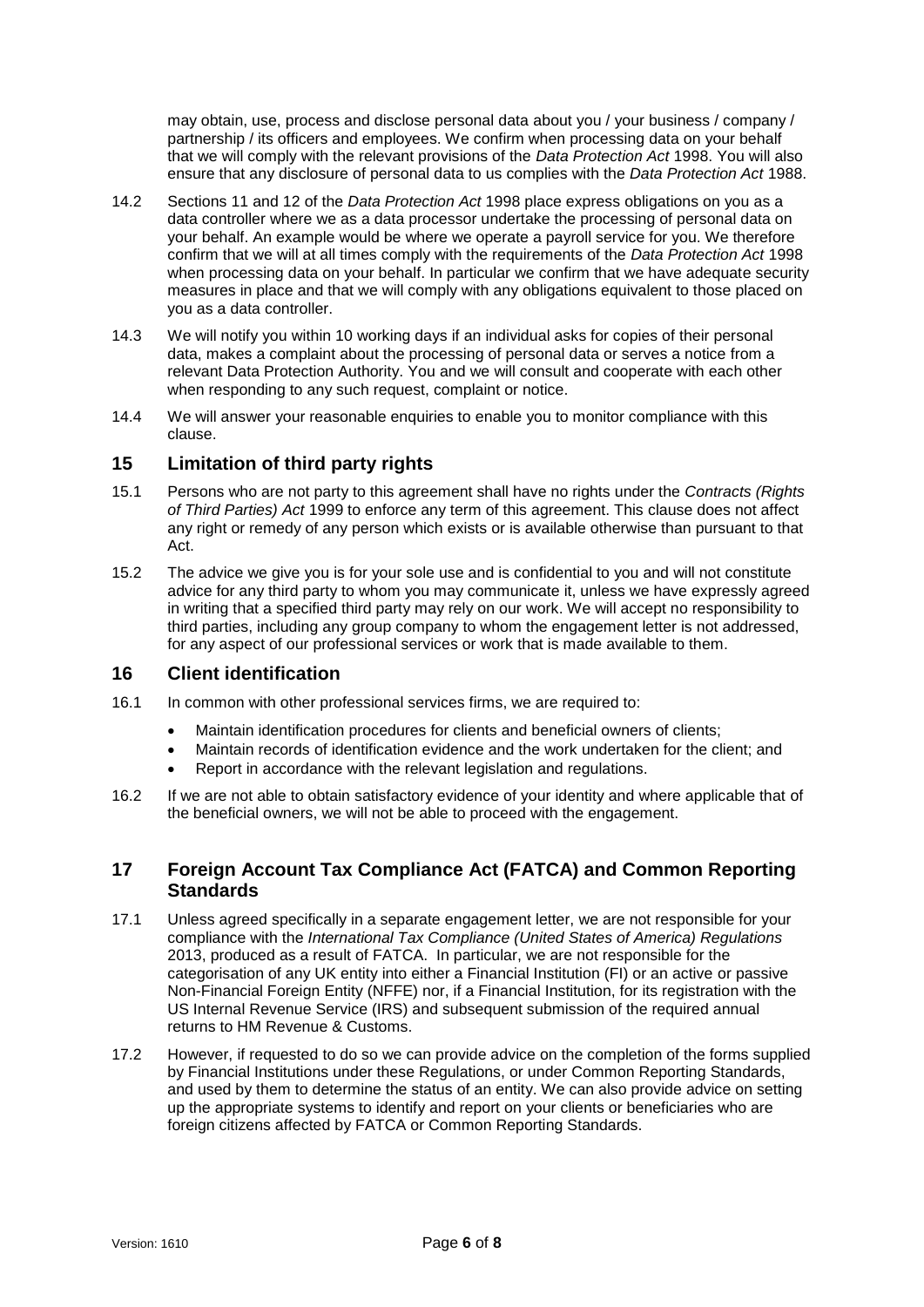# **18 General Limitation of liability**

- 18.1 We will provide our services with reasonable care and skill. Our liability to you is limited to losses, damages, costs and expenses caused by our negligence or wilful default. However, to the fullest extent permitted by law, we will not be responsible for any losses, penalties, surcharges, interest or additional tax liabilities where you or others supply incorrect or incomplete information, or fail to supply any appropriate information or where you fail to act on our advice or respond promptly to communications from us or the tax authorities. Further, we will not be liable to you for any delay or failure to perform our obligations if the delay or failure is caused by circumstances outside our reasonable control.
- 18.2 You will not hold us, our (principal(s)/director(s)) and staff, responsible, to the fullest extent permitted by law, for any loss suffered by you arising from any misrepresentation (intentional or unintentional) supplied to us orally or in writing. This applies equally to fraudulent acts, misrepresentation or wilful default on the part of any party to the transaction and their directors, officers, employees, agents or advisers. However, this exclusion shall not apply where such misrepresentation, withholding or concealment is or should (in carrying out the procedures which we have agreed to perform with reasonable care and skill) have been evident to us without further enquiry.
- 18.3 You have agreed that you will not bring any claim in connection with services we provide to you against any of our partners or employees personally.
- 18.4 Our work is not, unless there is a legal or regulatory requirement, to be made available to third parties without our written permission and we will accept no responsibility to third parties for any aspect of our professional services or work that is made available to them. You agree to indemnify us and our agents in respect of any claim (including any claim for negligence) arising out of any unauthorised disclosure by you or by any person for whom you are responsible of our advice and opinions, whether in writing or otherwise. This indemnity will extend to the cost of defending any such claim, including payment at our usual rates for the time that we spend in defending it.

#### **19 Intellectual property rights and use of our name**

- 19.1 We will retain all intellectual property rights in any document prepared by us during the course of carrying out the engagement except where the law specifically states otherwise.
- 19.2 You are not permitted to use our name in any statement or document that you may issue unless our prior written consent has been obtained. The only exception to this restriction would be statements or documents that in accordance with applicable law are to be made public.

# **20 Draft/interim work or oral advice**

20.1 In the course of our providing services to you we may provide advice or reports or other work products in draft or interim form, or orally. However, final written work products will always prevail over any draft, interim or oral statements. Where you request it, we will provide you with written confirmation of matters stated orally.

#### **21 Interpretation**

21.1 If any provision of our engagement letter or terms of business is held to be void for whatever reason, then that provision will be deemed not to form part of this contract, and no other provisions will be affected or impaired in any way. In the event of any conflict between these terms of business and the engagement letter or appendices, the relevant provision in the engagement letter or schedules will take precedence.

#### **22 Internal disputes within a client**

22.1 If we become aware of a dispute between the parties who own the business. or who are in some way involved in its ownership and management, it should be noted that our client is the business and we would not provide information or services to one party without the express knowledge and permission of all parties. Unless otherwise agreed by all parties, we will continue to supply information to the registered office/normal place of business for the attention of the directors/proprietors. If conflicting advice, information or instructions are